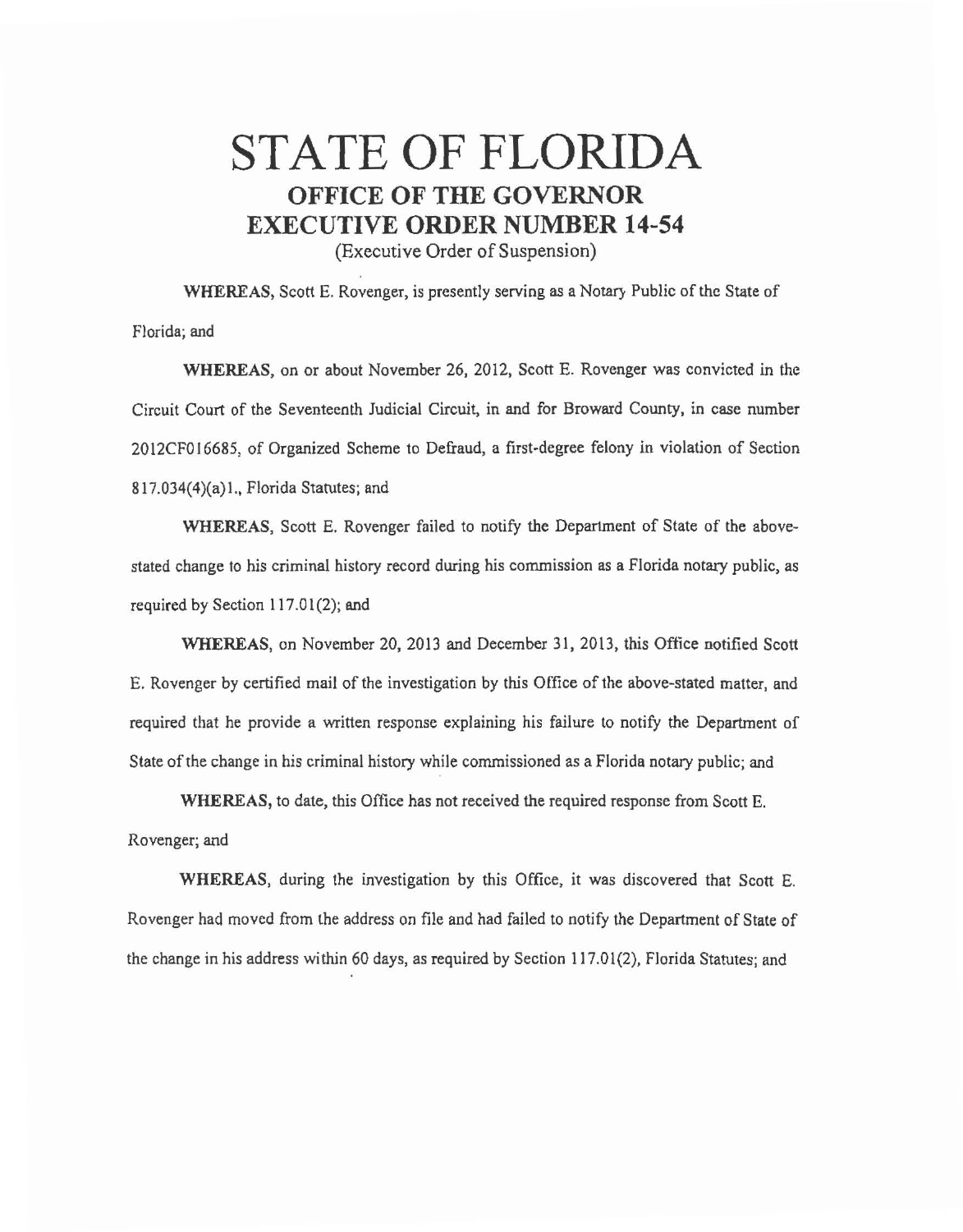**WHEREAS,** the Governor is authorized by Article IV, Section 7 of the Florida Constitution to suspend from office by executive order an appointed public official for the commission of a felony; and

**WHEREAS,** it is in the best interests of the citizens of the State of Florida that Scott E. Rovenger be immediately suspended from the public office, which he now holds, upon the grounds set forth in this Executive Order;

**NOW, THEREFORE, I, RICK SCOTT,** Governor of Florida, pursuant to Article IV, Section 7 of the Florida Constitution and Section 117.01 (4), Florida Statutes, find and state as follows:

- A. Scott E. Rovenger is a duly appointed Notary Public of the State of Florida, pursuant to Section 117.01, Florida Statutes.
- B. Scott E. Rovenger is commissioned as a Florida notary public from August 1, 2011, through July 31, 2015.
- C. Scott E. Rovenger was convicted of a felony in Broward County in 2012, while commissioned as a Florida notary public.
- D. Scott E. Revenger failed to notify the Department of State of the change to his criminal history record following his felony conviction in Broward County in 2012, as required by Section 117.01(2), Florida Statutes.
- E. Scott E. Revenger failed to notify the Department of State within 60 days of his change of address, in violation of Section 117.01 (2), Florida Statutes
- F. Scott E. Rovenger refused to cooperate or respond to an investigation of notary misconduct by the Executive Office of the Governor, as required by Section 1J7.01(4)(c), Florida Statutes.